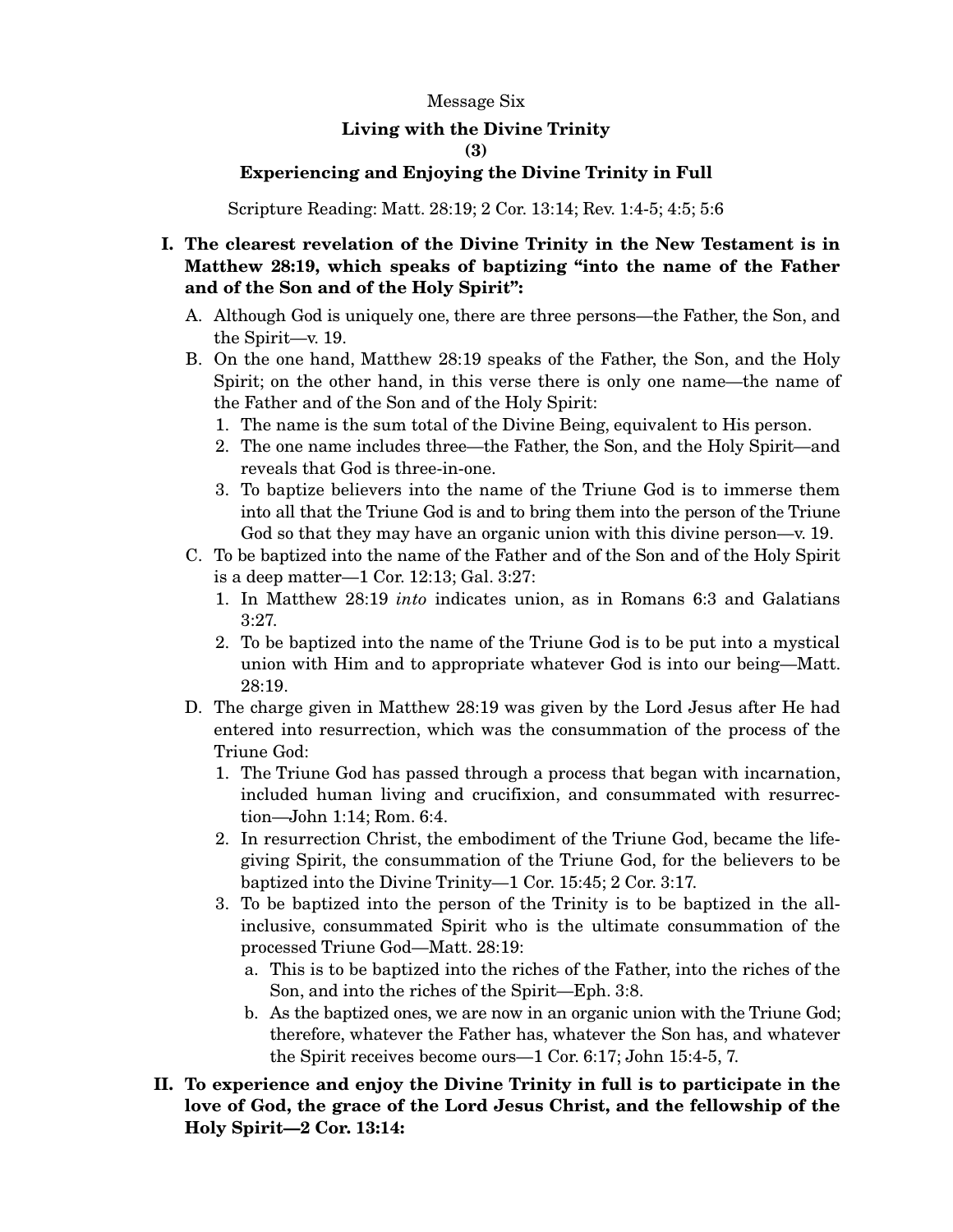- A. Second Corinthians 13:14 shows us three persons in three aspects—God the Father (love), the Lord Jesus Christ, the Son of God (grace), and the Holy Spirit (fellowship).
- B. The love of God the Father is the source, since God is the origin; the grace of the Lord is the course of the love of God, since the Lord is the expression of God; and the fellowship of the Spirit is the impartation of the grace of the Lord with the love of God, since the Spirit is the transmission of the Lord with God, for our experience and enjoyment of the Triune God—the Father, the Son, and the Holy Spirit—v. 14; Matt. 28:19.
- C. The love, grace, and fellowship in 2 Corinthians 13:14 correspond to the Father, the Son, and the Holy Spirit in Matthew 28:19:
	- 1. The grace of the Lord is the Lord Himself as life to us for our enjoyment— John 1:17; 1 Cor. 15:10.
	- 2. The love of God is God Himself as the source of the grace of the Lord— 1 John 4:9.
	- 3. The fellowship of the Spirit is the Spirit Himself as the transmission of the grace of the Lord with the love of God for our participation—2 Cor. 13:14.
	- 4. The love of God the Father is expressed in the grace of Christ the Son, and the grace of Christ the Son is in the fellowship of God the Spirit to be transmitted to the believers—John 3:16; 1:17, 16:
		- a. It is through the fellowship of the Holy Spirit that grace is able to reach us—2 Cor. 13:14.
		- b. The grace of Christ comes out of the love of God, and this grace is transmitted to us and comes into us through the fellowship of the Holy Spirit v. 14.
		- c. In order to experience and enjoy the grace of the Lord, we need to be in the fellowship of the Holy Spirit, and as we are enjoying the grace of the Lord, we taste the love of God—John 1:14, 16; 1 John 4:9-10.
- D. With the Divine Trinity are the source, the course, and the flow—2 Cor. 13:14:
	- 1. The source, the fountain, is the love of God—John 3:16; 4:14.
	- 2. The course, the outflow, is the grace expressed and conveyed to us by Christ— 1 Cor. 16:23.
	- 3. The flow is the Holy Spirit as the fellowship, the transmission, the circulation, of the grace of Christ with the love of the Father—2 Cor. 13:14.
- **III. The experience and enjoyment of the Divine Trinity in full is consummated by the One who is, who was, and who is coming, by the seven Spirits, and by Jesus Christ, the faithful Witness, the Firstborn of the dead, and the Ruler of the kings of the earth—Rev. 1:4-5:** 
	- A. Revelation 1:4 speaks of God as the One who is, who was, and who is coming:
		- 1. This is the meaning of the name Jehovah:
			- a. In Hebrew Jehovah means "I am who I am"—Exo. 3:14, 6.
			- b. His being the I Am signifies that He is the One who exists from eternity to eternity.
		- 2. God is the only One who is, the only One who has the reality of being.
		- 3. Hebrews 11:6 says that "he who comes forward to God must believe that He is":
			- a. According to Hebrews 11:6, God is, and we must believe that He is.